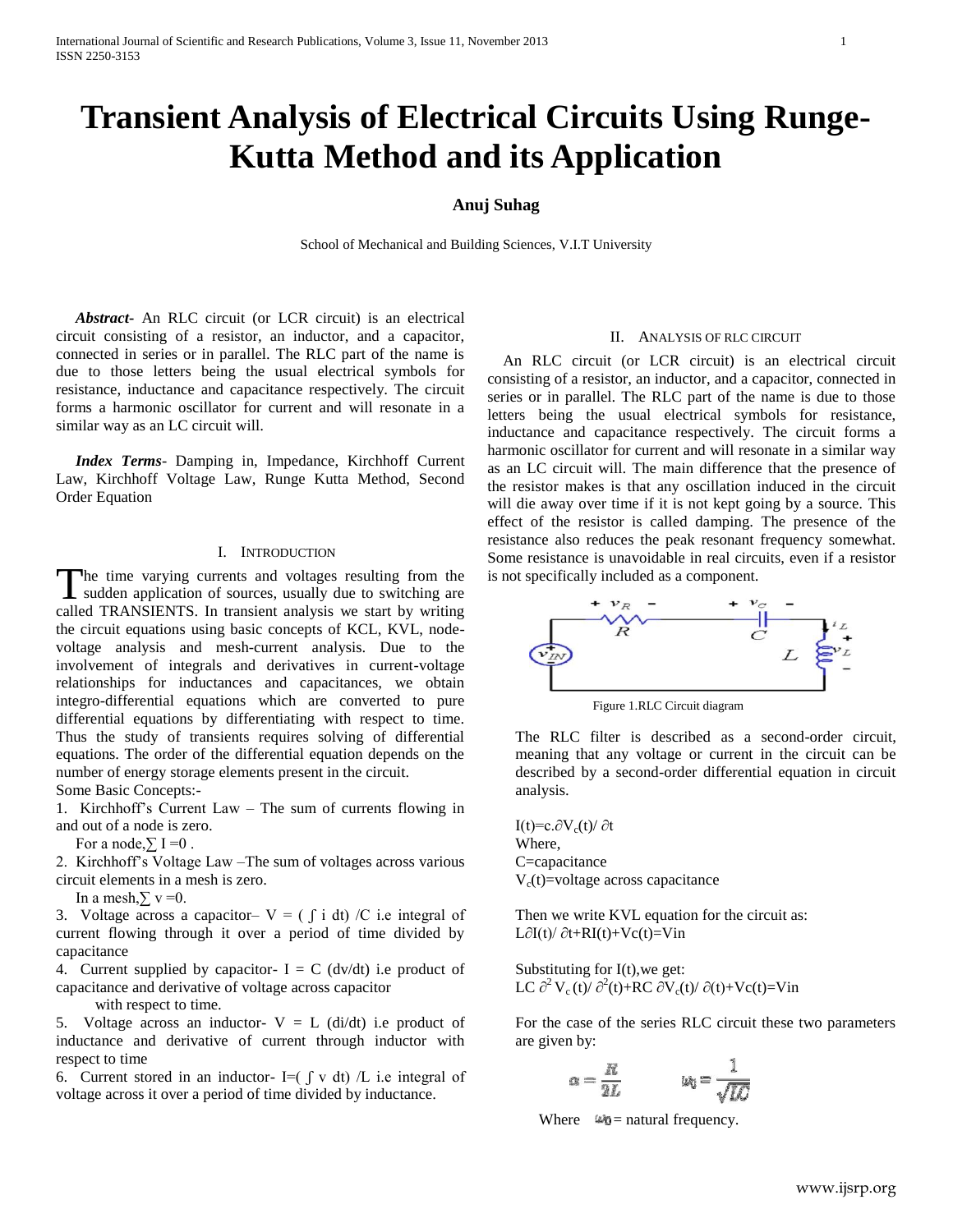A useful parameter is the damping factor, ζ, which is defined as the ratio of these two,

$$
\zeta = \frac{\alpha}{\omega_0}
$$

 In the case of the series RLC circuit, the damping factor is given by,

$$
\zeta = \frac{R}{2} \sqrt{\frac{C}{L}}
$$

The value of the damping factor determines the type of transient that the circuit will exhibit.

Some authors do not use  $\zeta$  and call  $\alpha$  the damping factor.

Different conditions for damping factors,

If,

 $\zeta$  1, the system is called over damped.

 $\zeta$ = 1, the system is called critically damped.

ζ< 1, the system is called under damped.

## III. FORMULATION OF RK METHOD

Runge–Kutta method is an effective method of solving ordinary differential equations of 1storder. If the given ordinary differential equation is of higher order say 'n' then it can be converted to a set of n 1storder differential equations by substitution.

The Runge-Kutta method uses the formulas:

 $t_{k+1}=t_{k+h}$  $Y_{i+1}=Y_i+(k1+2k2+2k3+k4)/6$  where  $K=0,1,2,...m-1$ Where:  $k_1=hf(tj, Y_i)$  $k_2=hf(t_{i+h}/2,Y_i+k_1/2)$  $k_3=hf(t_{i+h}/2, Y_i+k_2/2)$  $k_4 = hf(t_{i+h}, Y_i + k3)$ 

 $k_1$  is the increment based on the slope at the beginning of the interval, using y<sub>n</sub>;

 $k_2$  is the increment based on the slope at the midpoint of the interval, using  $y_n+k_1/2$ ;

 $k_3$  is again the increment based on the slope at the midpoint, but now using  $y_n+k_2/2$ ;

 k4is the increment based on the slope at the end of the interval, using  $y_n+k_3$ .

Voltage equation across 2nd Order RLC circuit is given by,

$$
LC \frac{\partial^2 Vc(t)}{\partial t^2} + RC \frac{\partial Vc(t)}{\partial t} + Vc(t) = Vin
$$

$$
\mathbf{I(t)} = \mathbf{c} \frac{\partial Vc(t)}{\partial t}
$$

So,

$$
\frac{\partial I(t)}{\partial t} = \textbf{V} \textbf{in-RI}(t) - \textbf{V} \textbf{c}(t) / L
$$

Now let,

 $I(t)=x_1$ 

 $Vc(t)=x_2$ 

 $\frac{\partial I(t)}{\partial t}$  = Vin-R\*x1-x2/L=g(t,x1,x2)

$$
x1/c = \frac{\partial Vc(t)}{\partial t} = f(t, x1, x2)
$$

Let,

 $X(i)=x_1$ 

 $Y(i)=x_2$ 

Solving the above equation using  $4<sup>th</sup>$  order R-K method:

 $f1=h*f(t,x1,x2)$ 

 $g1=h*g(t,x1,x2)$ 

 $f2=h*f((t+h/2),(x1+f1/2),(x2+g1/2))$ 

 $g2=h*g((t+h/2),(x1+f1/2),(x2+g1/2))$ 

f3=h\*f((t+h/2),(x2+f2/2),(x2+g2/2))

 $g3=h*g((t+h/2),(x1+f2/2),(x2+g2/2))$ 

 $f4=h*f((t+h),(x1+f3),(x2+g3))$  $g4=h*g((t+h),(x1+f3),(x2+g3))$ 

IV. SOLUTION OF THE RLC CIRCUIT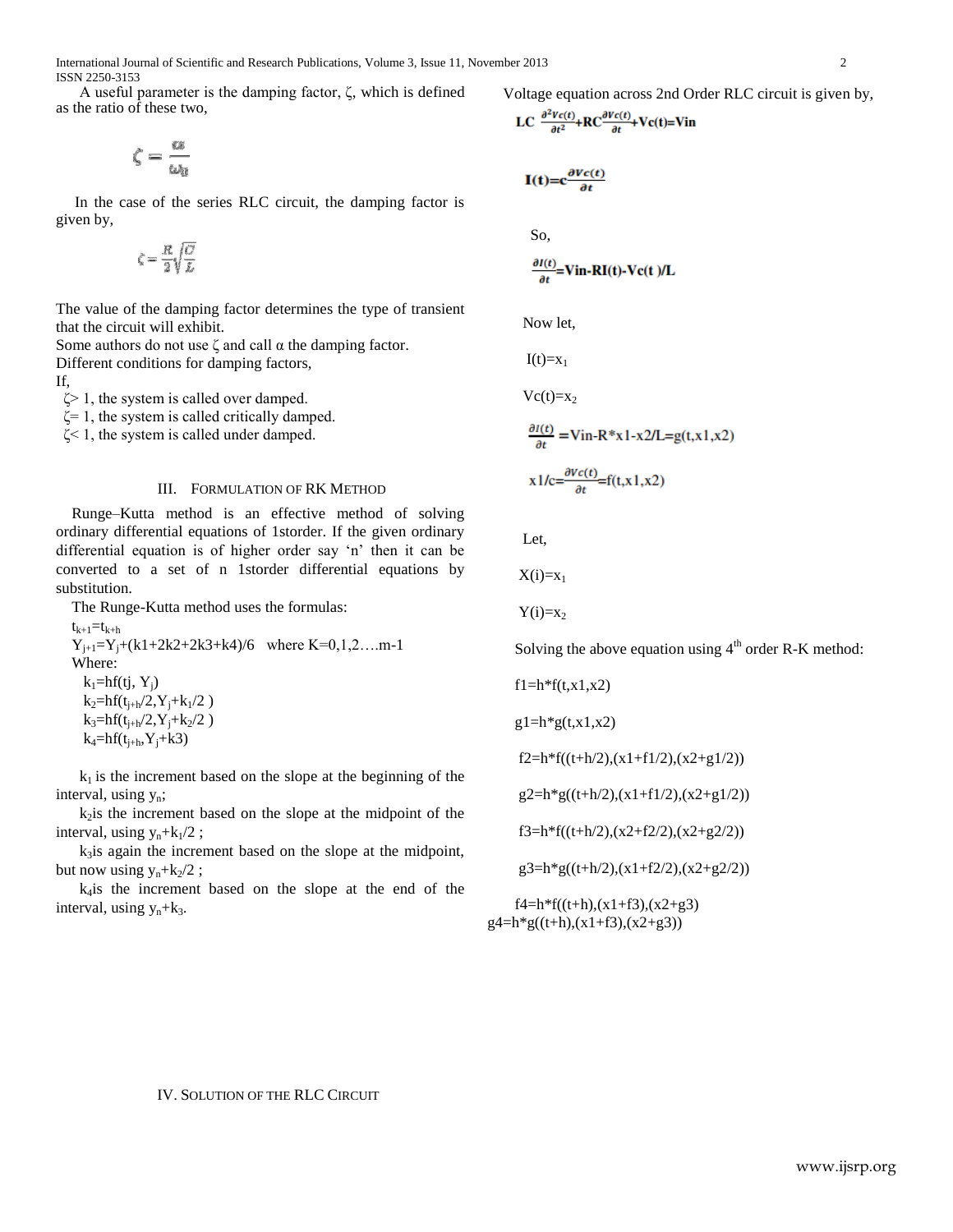### $x1=x1+((f1+f4)+2*(f2+f3))/6.0$

$$
x2=x2+((g1+g4)+2*(g2+g3))/6.0
$$

Where,

$$
h = (T_f - T_0)/n
$$

here:

h=step size

 $T_f$ =final time

 $T<sub>o</sub>=$ initial time



Let:

 $R=300$ ,  $L=10mH$ ,  $C=1uF$  and  $Vin=10V$ 

Here,

 $I(0)=0,$ Vc $(0)=0$ 

 $\omega_0 = \frac{1}{\sqrt{LC}}$ 

So,  $W_0 = 1000$ 

$$
\alpha=\frac{R}{2L}
$$

This gives a result with magnitude 15000

Now, after dividing the two values we get 1.5, therefore the condition is over damped

### V. GRAPHS FOR DIFFERENT CONDITIONS OF DAMPING

## A. Over Damped Condition

 A plot for voltage developed across capacitor and time for a time interval of 1ms. This graph shows that as the time increases, the voltage also increases parabolic ally. The voltage reaches steady state at or after 1 millisecond





B. Critically Damped Conditions

let us take R=200Ω

then,

α=10000 and  $\zeta$ =1.5

A plot for voltage developed across capacitor and time for a time interval of 1ms



Figure 3. Voltage Vs time graph for critically damped

The voltage here varies parabolic ally with time but it reaches steady state much before 1 millisecond.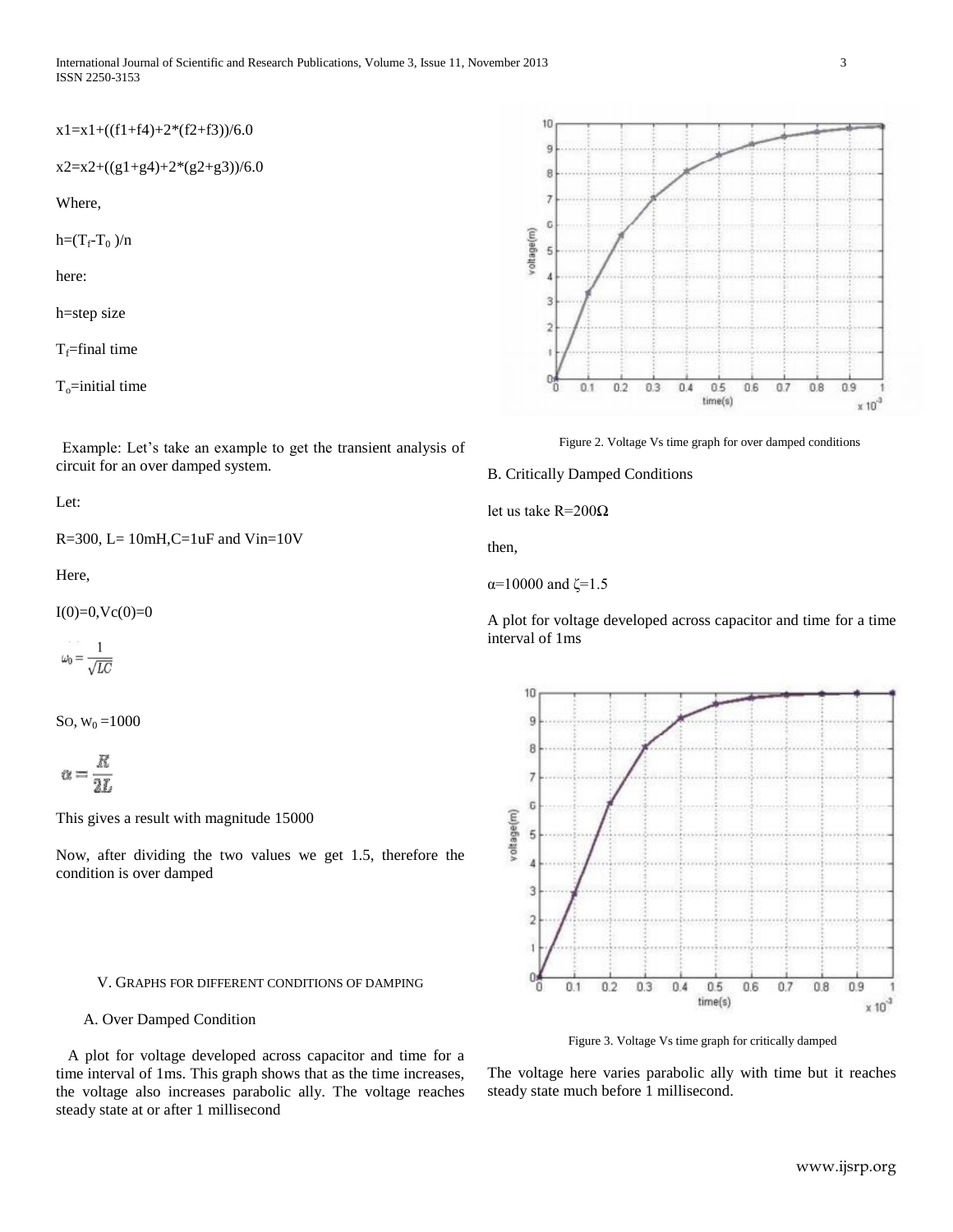C. Under Damped Conditions

Let us take R=100Ω

Then,

α=5000 and,  $\zeta$ =0.5

A plot for voltage developed across capacitor and time for a time interval of 1ms



Figure 4. Voltage Vs time for under damped conditions

## VI. MATLAB PROGRAMMING

clear all;

clc

 $t=0$ ;

T=0.001;

h=0.0001;

x1=0;

 $x2=0$ ;

 $i=1$ ;

c=0.000001; l= 0.01; r=300; Vin=10 ;  $f = \omega(t, x1, x2)$  x2/c;  $g = \omega(t, x1, x2)((Vin-x1-r*x2)/1);$ fprintf('time\t\tvoltage\tcurrent\n'); for  $t=0:h:T$ fprintf('%f\t%f\t%f\n',t,x1,x2);  $X(i)=x1;$ grid off  $Y(i)=x^2$ ;  $f1=h*f(t,x1,x2);$  $g1=h*g(t,x1,x2);$  $f2=h*f((t+h/2),(x1+f1/2),(x2+g1/2));$  $g2=h*g((t+h/2),(x1+f1/2),(x2+g1/2));$ f3=h\*f((t+h/2),(x2+f2/2),(x2+g2/2));  $g3=h*g((t+h/2),(x1+f2/2),(x2+g2/2));$  $f4=h*f((t+h),(x1+f3),(x2+g3));$  $g4=h*g((t+h),(x1+f3),(x2+g3));$ x1=x1+((f1+f4)+2\*(f2+f3))/6.0;  $x2=x2+((g1+g4)+2*(g2+g3))/6.0;$  $i=i+1$ ; end time=[0:h:T]; plot(time,X,'-p'); grid on; xlabel('time(s)'); ylabel('voltage(m)'); hold on